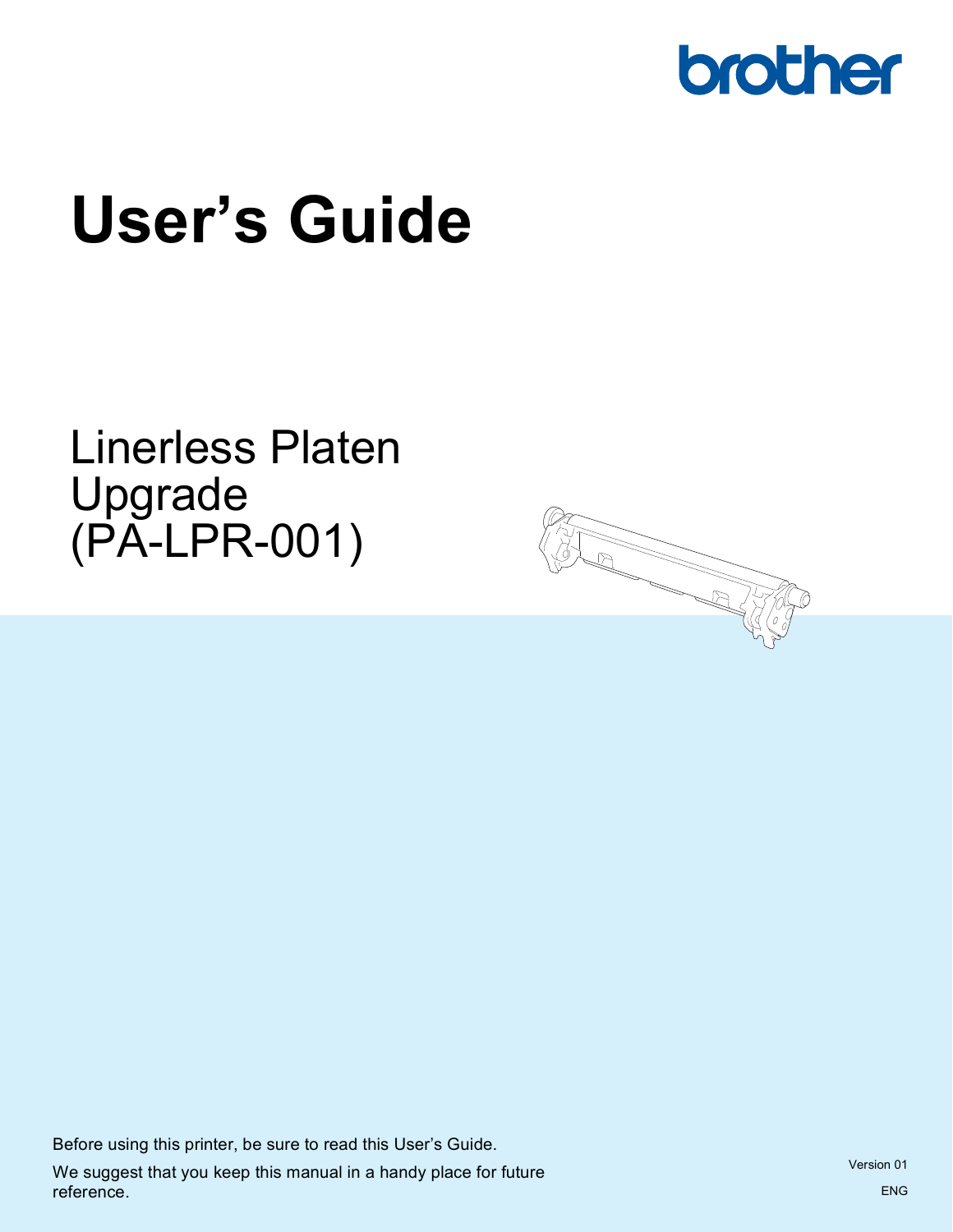## **Table of Contents**

|             | Linerless Platen Upgrade (PA-LPR-001) |   |
|-------------|---------------------------------------|---|
|             |                                       |   |
| $\mathbf 2$ | <b>Maintenance</b>                    | 5 |
|             |                                       |   |
| 3           | <b>Product Specifications</b>         | 6 |
| 4           | Troubleshooting                       |   |
|             |                                       |   |
|             |                                       |   |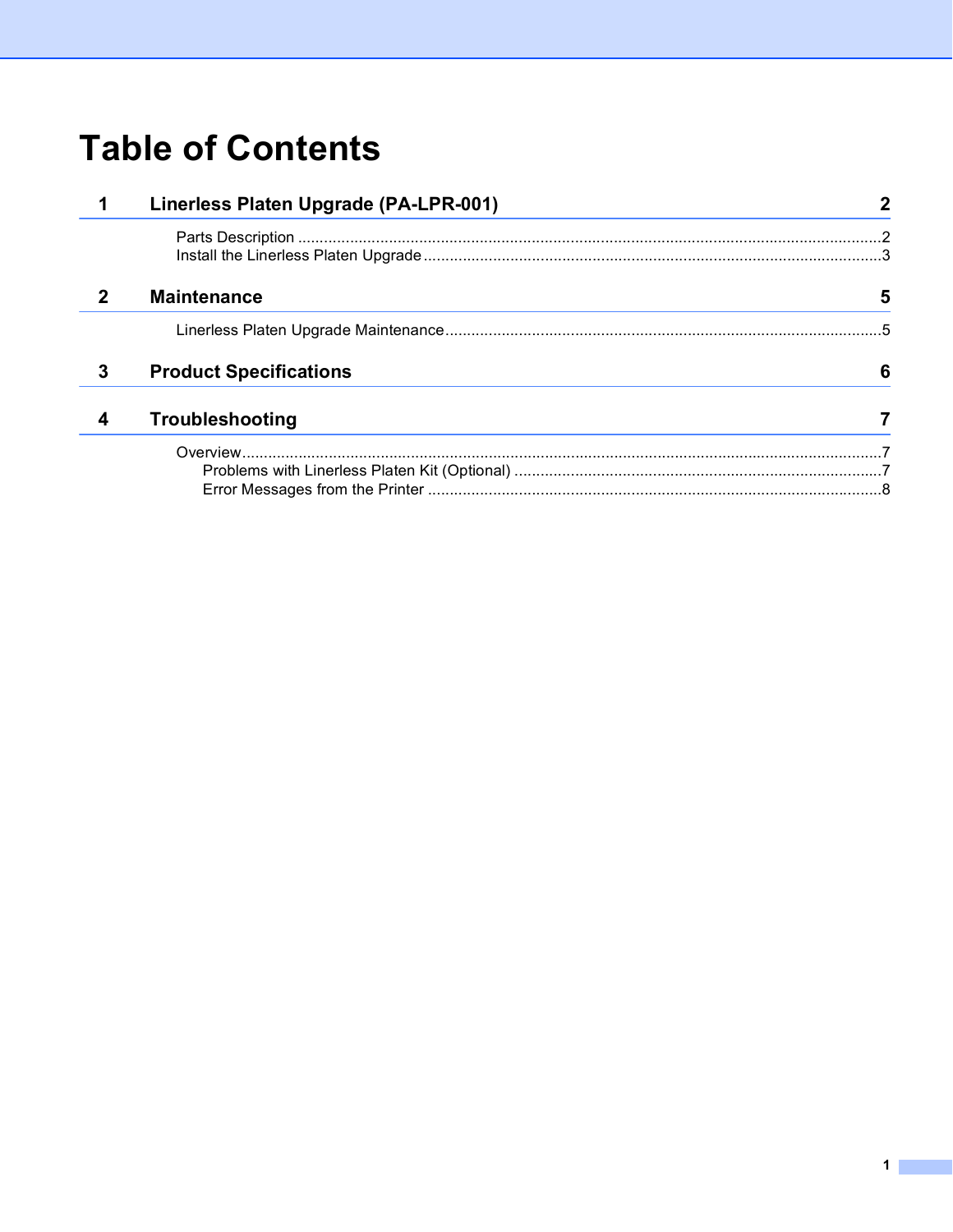# <span id="page-2-0"></span>**Linerless Platen Upgrade (PA-LPR-001) <sup>1</sup>**

### <span id="page-2-1"></span>**Parts Description**

Linerless Platen Assembly Screws (2 each)



 $\mathbb{C}$ 

 $\mathbb{C}$  and  $\mathbb{C}$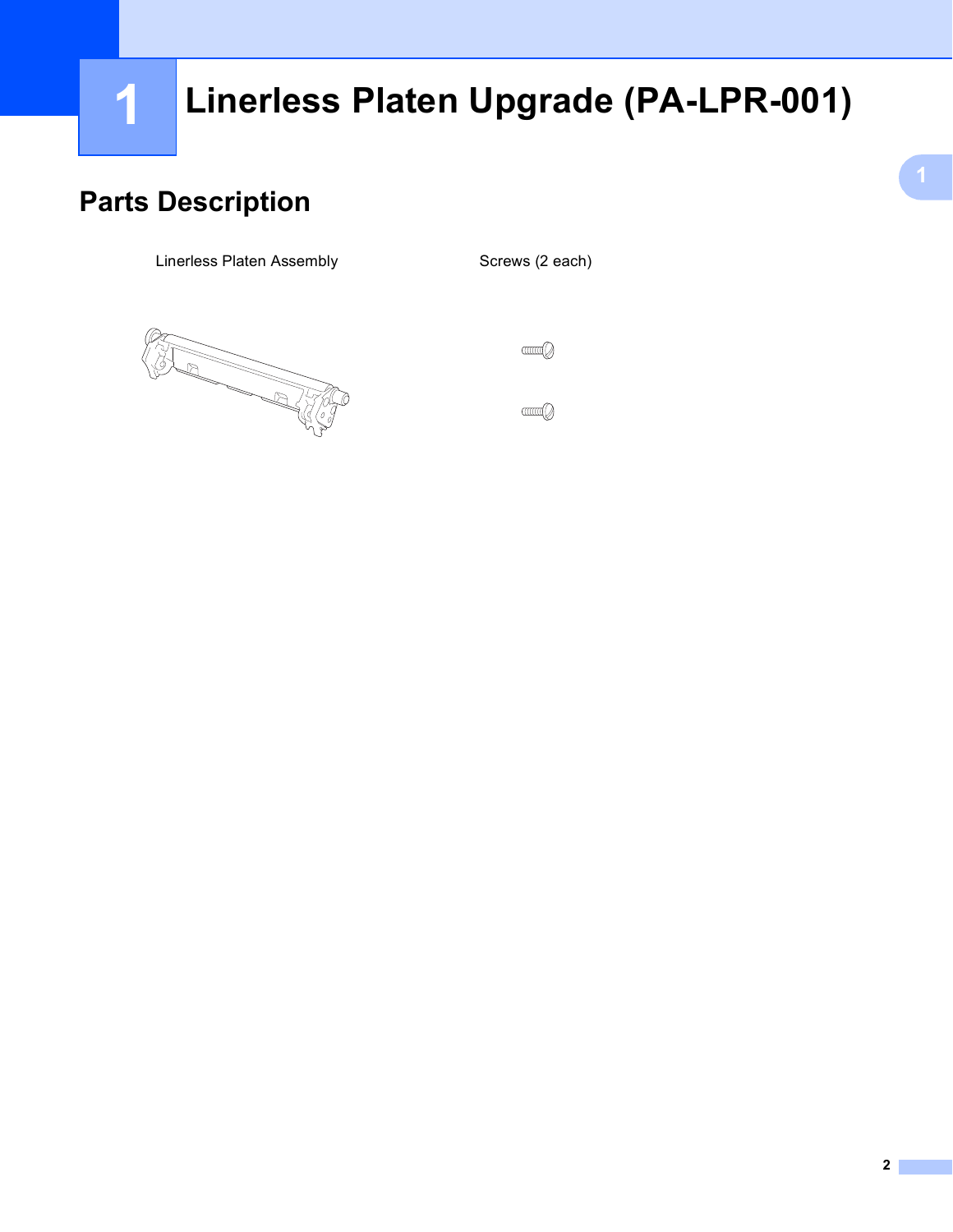### <span id="page-3-0"></span>**Install the Linerless Platen Upgrade**

**1** Push the roll cover release lever to open the roll compartment cover.



#### **1 Roll cover release lever**

2 Remove the default platen by removing screws as shown.



#### **A CAUTION**

Do not touch the tearbar when removing the default platen.

**Note**

It is recommended a tightening torque be 4.87±0.434 in·lbs (0.55±0.049N·m).

 $3$  Install the Linerless Platen Assembly, and fasten it with screws included as shown.

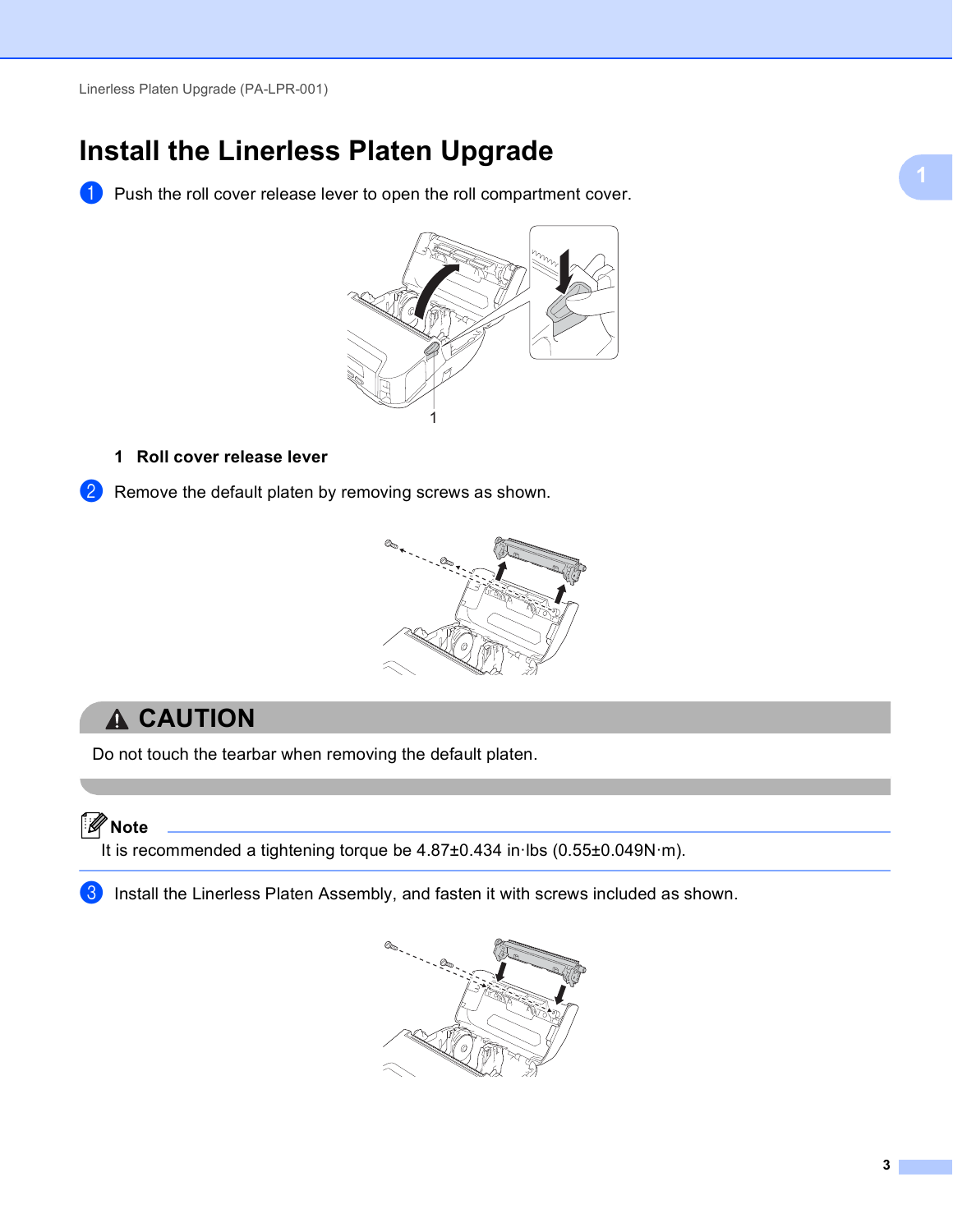#### **Note**

- When using the Linerless Platen Upgrade, only upper tear bar is available.
- Use the screws included in the Linerless Platen Upgrade.
- **4** Set [Linerless] to [On] in [Advanced] tab the Printer Setting Tool.

#### **Note**

- When [**Linerless**] is set to [**On**], [Tear Bar] in [Settings] and [Auto Detect] in [Media] in the printer cannot be selected.
- When printing, head margin of paper has at least 3/8 in. (9mm) for best performance.
- When using the Linerless Platen, a dust or paper powder is attached to the print head easily. Clean the print head regularly (see *[Linerless Platen Upgrade Maintenance](#page-5-2)* on page 5).
- Use the latest firmware when printing with the Linerless Platen Upgrade.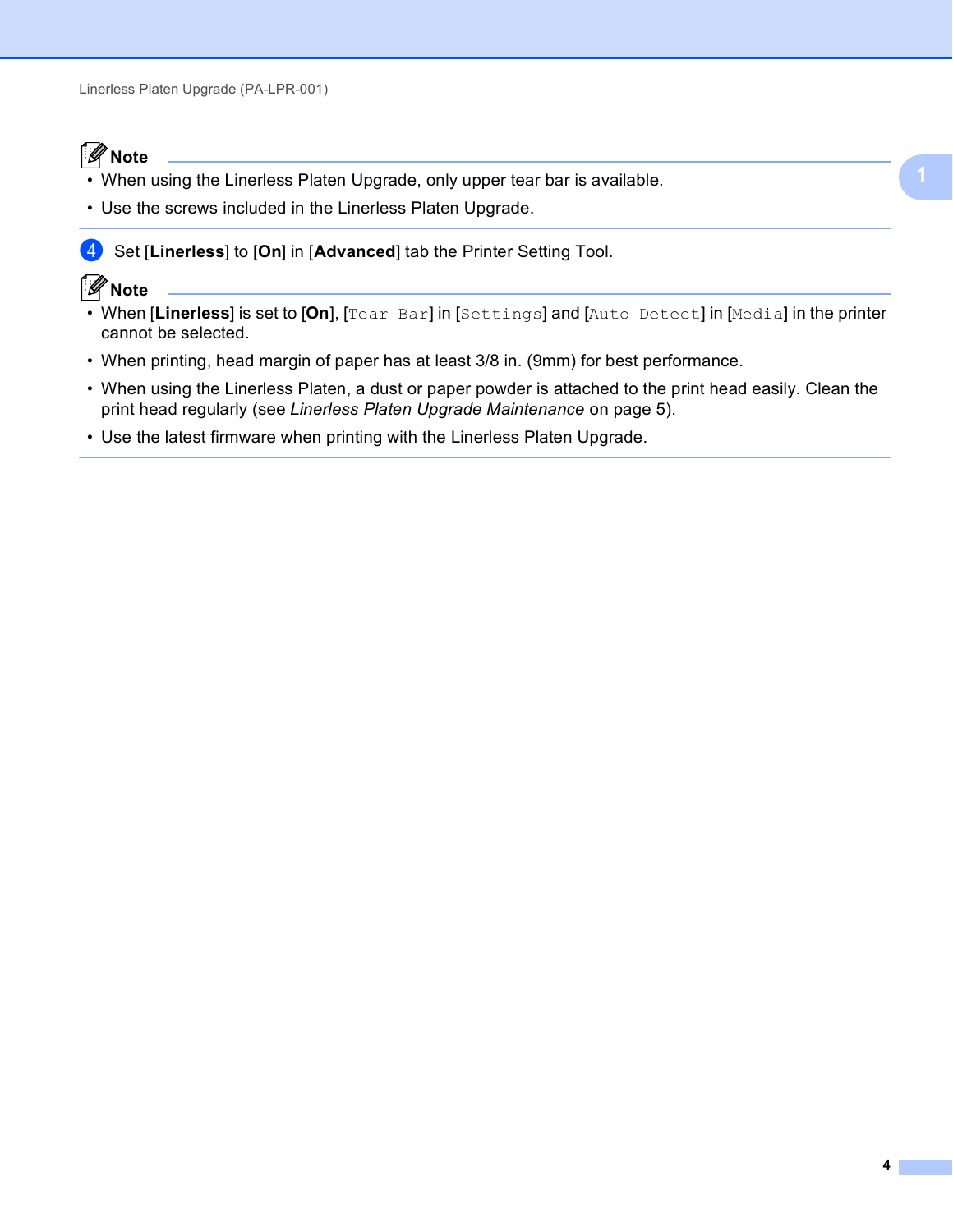<span id="page-5-0"></span>

Maintenance of the printer may be carried out as required. However, some environments may require more frequent maintenance (for example, dusty environments).

### <span id="page-5-2"></span><span id="page-5-1"></span>**Linerless Platen Upgrade Maintenance <sup>2</sup>**

When using Linerless Platen Upgrade (PA-LPR-001), a dust or paper powder is attached to the print head easily. Clean the print head regularly to wipe the print head shown in the illustration with a lint-free cloth or cotton swab dipped in isopropyl alcohol or ethanol. After cleaning the print head, make sure that no lint or other material remains on the print head.



#### **Note**

It is NOT recommended to clean the linerless platen to avoid deterioration of the non-stick surface.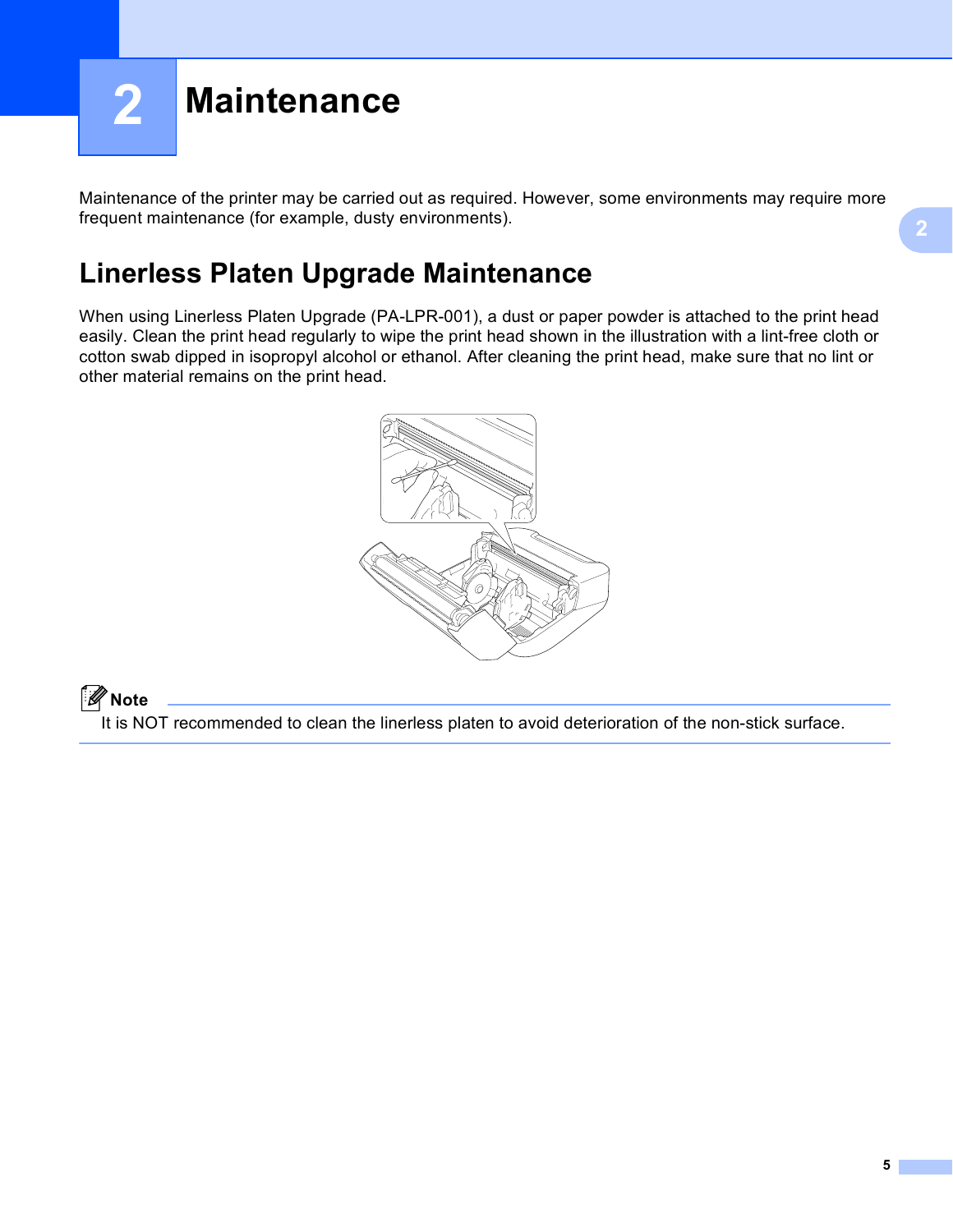# <span id="page-6-0"></span>**Product Specifications <sup>3</sup>**

| <b>Items</b><br><b>Printing</b> |                                                                                     |  |  |  |
|---------------------------------|-------------------------------------------------------------------------------------|--|--|--|
|                                 |                                                                                     |  |  |  |
| <b>Environment</b>              |                                                                                     |  |  |  |
| Operating temperature           | Operate:                                                                            |  |  |  |
|                                 | The battery: $50^{\circ}$ F to $86^{\circ}$ F (10 $^{\circ}$ C to 30 $^{\circ}$ C)  |  |  |  |
|                                 | If the internal temperature of the battery is out of this range, charging may stop. |  |  |  |
| Operating humidity              | 20% to 50% (No condensation, Maximum wet bulb temperature: 80.6°F/27°C)             |  |  |  |

\*Using Brother's print test data (7% coverage, 4 in. × 1.14 in. (102 × 29 mm)) at 73.4°F (23°C) when performing continuous printing using a USB connection with a new, fully-charged battery.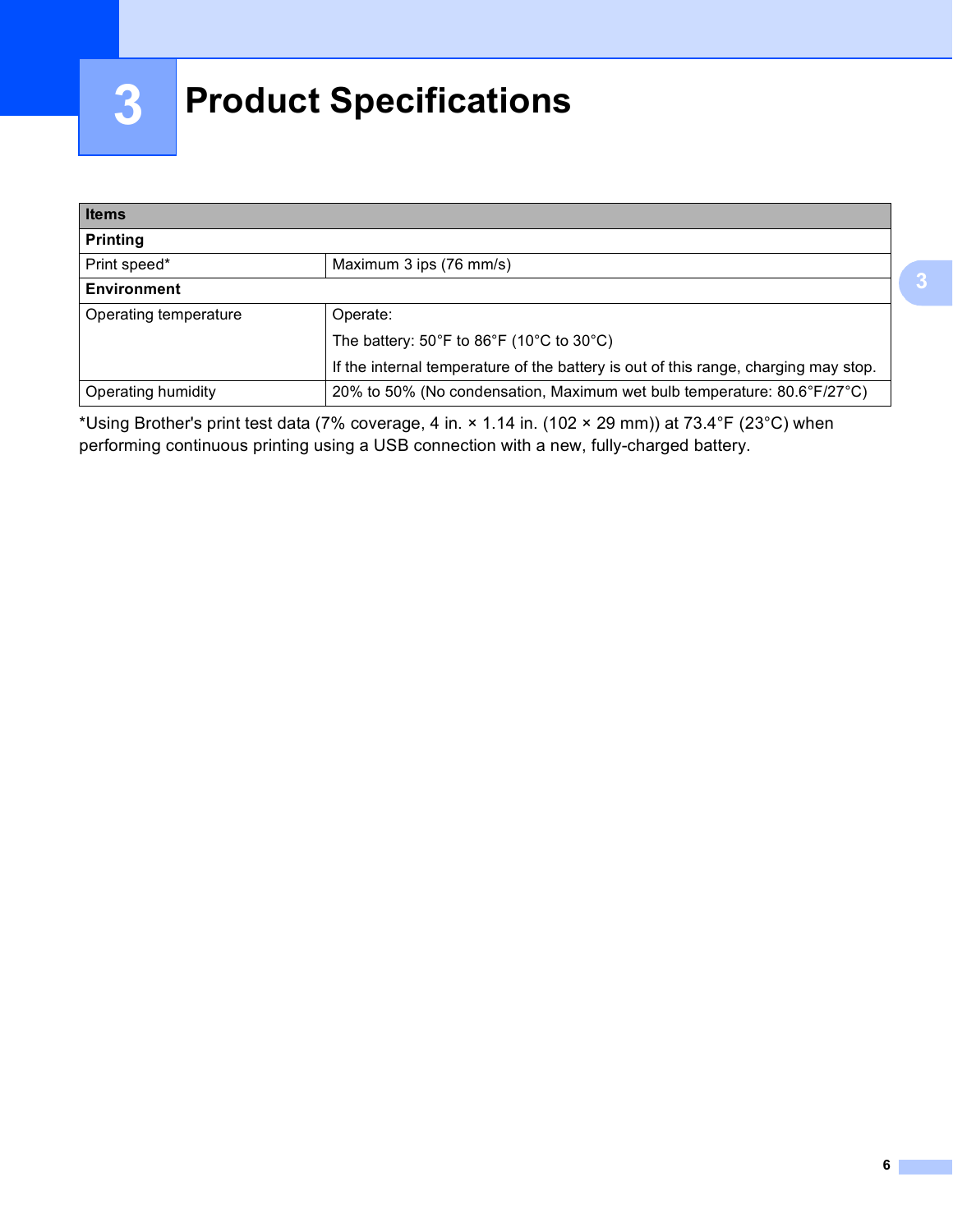**4**

# <span id="page-7-0"></span>**Troubleshooting <sup>4</sup>**

### <span id="page-7-1"></span>**Overview <sup>4</sup>**

This chapter explains how to resolve typical problems you may encounter when using the printer. If you have any problems with the printer, first make sure you have performed the following tasks correctly:

- Install the battery (refer to User's Guide).
- Connect the AC adapter (refer to *User's Guide*).
- Connect the car adapter (refer to *User's Guide*).
- $\blacksquare$  Remove all protective packaging from the printer.
- Install and select the correct printer driver (refer to *User's Guide*).
- Connect the printer to a Windows computer or mobile device (refer to *User's Guide*).
- Close the roll compartment cover completely.
- Insert the roll correctly (refer to *User's Guide*).

If you still have problems, read the troubleshooting tips in this chapter. If, after reading this chapter, you are unable to resolve your problem, visit the Brother support website at [support.brother.com.](https://support.brother.com)

#### <span id="page-7-2"></span>**Problems with Linerless Platen Kit (Optional) <sup>4</sup>**

| <b>Problem</b>                   | <b>Solution</b>                                                                                                           |
|----------------------------------|---------------------------------------------------------------------------------------------------------------------------|
| The print quality is poor.       | Install the Linerless Platen Upgrade correctly.                                                                           |
|                                  | $\blacksquare$ Clean the printing head.                                                                                   |
| The printer does not feed paper. | Install the Linerless Platen Upgrade correctly.                                                                           |
|                                  | $\blacksquare$ Set the roll correctly.                                                                                    |
|                                  | $\blacksquare$ Check if a label or adhesive is attached the inside of the cover.<br>If so, clean the inside of the cover. |
| The media becomes jammed.        | Check the following points. If the printer still remains jammed,<br>replace the Linerless Platen Upgrade.                 |
|                                  | Install the Linerless Platen Upgrade correctly.                                                                           |
|                                  | $\blacksquare$ Wipe away an adhesive if it is attached on the ejection path of<br>the paper.                              |
|                                  | ■ Clean the inner cavity and the roll holders.                                                                            |
|                                  | Adhesive strength of the roll might be too strong.                                                                        |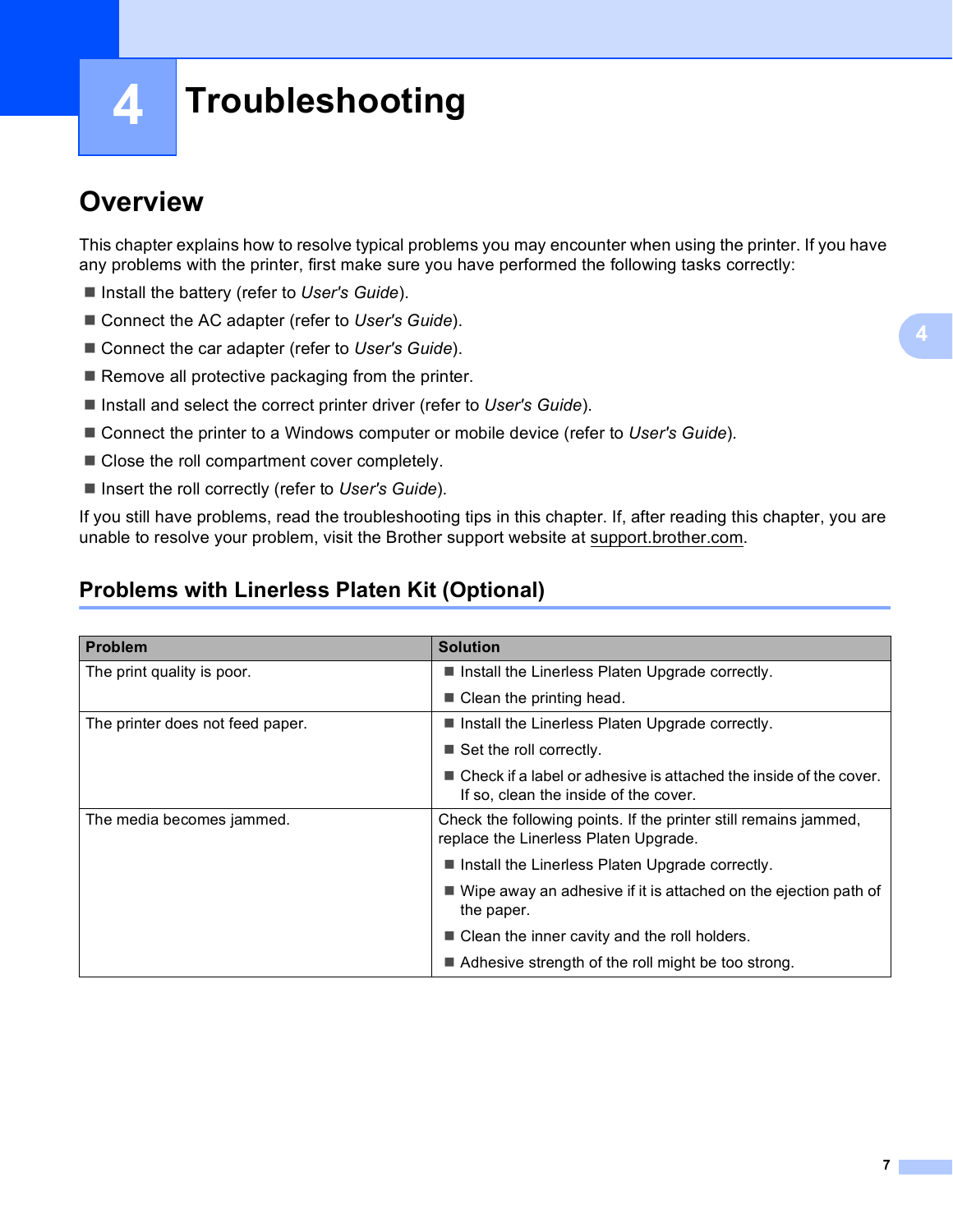### <span id="page-8-0"></span>**Error Messages from the Printer <sup>4</sup>**

| <b>Error Message</b> | <b>Cause/Remedy</b>                                                                                                                                                         |
|----------------------|-----------------------------------------------------------------------------------------------------------------------------------------------------------------------------|
| High Temp!           | Is the printer temperature too high?                                                                                                                                        |
|                      | When Linerless rolls setting is active and the printer overheats, the error<br>message is displayed. Wait until the printer cools down and resume operating<br>the printer. |